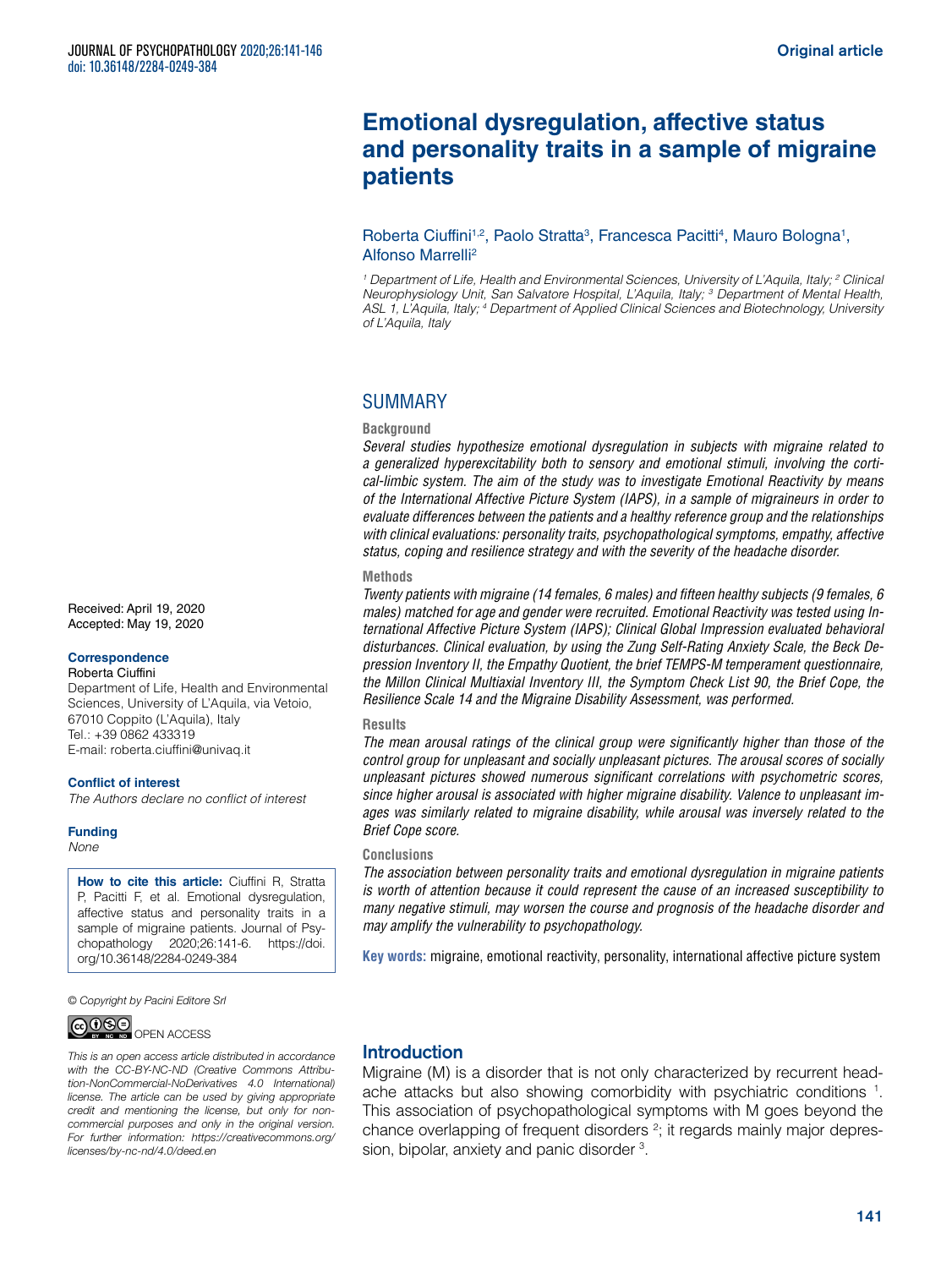The comorbidity between M and psychiatric disorders is a challenge for the diagnosis and the clinical approach, as well as for treatment. A psychopathological status may be prior, concomitant or subsequent to the course of the headache and can be concurrent to determine the deterioration of the quality of life of the patients.

M and psychiatric disorders can be related being each other's effect or they can share psychological and behavioral aspects. Alternatively, they can represent the phenotypes of common genetic or environmental factors. From an anatomic and functional point of view limbic system could be the substrate of this comorbidity 4 .

Some hypotheses have been elaborated about the contribution of psychological factors to the M etiology. Some personality traits may work as predisposing factors and several stressful emotional stimuli may be precipitating factors <sup>5</sup>. Increased anxiety and somatization scores in women with M evaluated with the Minnesota Multiphasic Personality Inventory (MMPI) <sup>6</sup>, tendency to aggression with increased hostility scores and increased emotionality in M patients without evidence of past or present significant emotional stress has been found <sup>7</sup>. They suggested an increased reactivity of the autonomic nervous system in M patients as a predisposing factor for headache attacks. Sanchez-Roman et al. <sup>8</sup>, using the Temperament and Character Inventory (TCI) <sup>9</sup> found that personality features of people with M are avoidance, rigidity, reserve and obsessivity, suggesting a profile indicative of an avoidant personality. Avoidant subjects are hypothetically predisposed to "form conditioned signals of punishment and frustrative nonrewarding" associated with increased activity of the anterior paralimbic circuit (right amygdala, insula and orbitofrontal cortex and left medial prefrontal cortex) related to serotoninergic projections to the dorsal raphe 10. Davis et al. <sup>11</sup> focused on the association between migraine and the personality trait of neuroticism although potential moderators of this relationship have yet to be clarified. Harm avoidance is the trait more consistently linked to migraine. Borderline personality disorder emerged from some researches <sup>12,13</sup>, related to the increased impact on the quality of life, medication overuse and poor response to both pharmacological and alternative treatments 14.

On the other hand, there is a strong evidence about the relationship between headache and emotions 15. Nociceptive information is integrated with the emotional awareness in the homeostatic interoceptive system. An altered affective status could be both the predisposing factor as well as the effect of headache.

The pain experience is made by sensorial and unpleasant emotional processes 16.

The concept of cortical hyperexcitability could be hypothesized both for sensory <sup>16,18</sup> and emotional aversive stimuli. Wilcox et al. <sup>19</sup>, using fMRI findings in response to the International Affective Picture System (IAPS)<sup>20</sup>, demonstrated an increased neural activity to negative emotional stimuli in people with M. The cerebral regions involved were the posterior cingulate, caudate, amygdala and thalamus. No differences were found in response to positive and neutral emotional stimuli. The pathophysiology of M can include widespread hypersensitivity to negative stimuli involving the cortical-limbic system responsible for both sensory and emotional processing.

We studied the emotional dysregulation using the IAPS paradigm, a widely used tool to obtain an emotion-processing evaluation in psychiatric and neurological conditions 21-23.

We measured emotional arousal (EA) and emotional valence (EV) in a sample of people with M to evaluate differences between the patients and a healthy reference group, and to estimate the association with psychological features.

# **Methods**

### Study population

Twenty outpatients (14 females, 6 males, mean age 35.2, SD 10.6) suffering from M were recruited at Clinical Neurophysiology Unit of the S. Salvatore Hospital of L'Aquila during a four months' period. According to the criteria of the International Classification of Headache Disorders 24 ten patients (7 females, 3 males mean age 36.8 SD 10.7) were affected by M without aura and ten patients (7 females, 3 males, mean age 33.6, SD 8.5) by M with aura. Patients with a history of psychiatric symptoms previous or coexisting with the onset of M and with the inability to provide an informed consent were excluded from the study.

Fifteen healthy subjects (9 females, 6 males, mean age 39.9, SD 15.7) matched for gender and age with the clinical sample were also recruited through word of mouth during a two months' period.

All patients signed a written informed consent to participate after receiving a full explanation of the study procedures and goals. The study protocol has been approved by the Local Institutional Ethic Committee.

### Emotional Dysregulation assessment

Emotional Dysregulation (ED) assessment was carried out using the International Affective Picture System (IAPS) paradigm which consists of a set of static images based on a dimensional model of emotions.

Ninety color pictures were chosen from the IAPS depicting events with different kinds of affective valence, i.e., unpleasant, pleasant, and neutral events. Unpleasant and pleasant events were also distinguished in pictures involving or not involving social human conditions: for example, pictures with social involvement include depictions of mother-child or familial interactions (pleasant) and outcomes of violence (unpleasant) while pictures without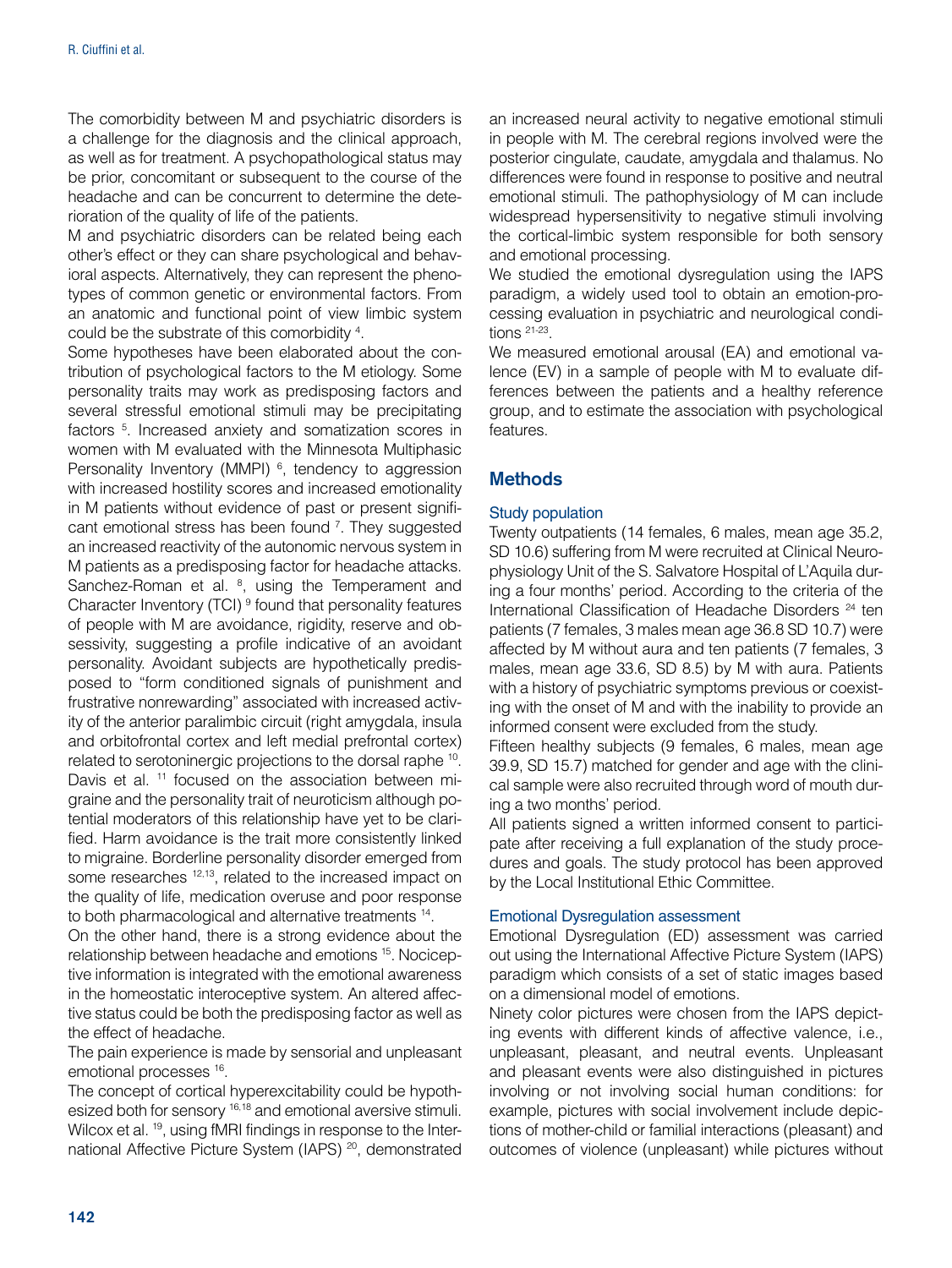social involvement include landscape scenes or flowers (pleasant) and snakes, contamination, or pollution (unpleasant). Neutral images consisted of pictures of furniture or appliances. For each of the five categories, 18 images were shown.

Reactivity to the pictures was rated on the basis of EA and EV. The valence rating instructions were "Rate how unpleasant or pleasant the image makes you feel using a 1-9 Self-Assessment Manikin (SAM) valence scale (1 = very unpleasant,  $5 =$  neutral,  $9 =$  very pleasant)". The arousal rating instructions were "Rate how emotionally intense or arousing the image makes you feel using a 1-9 scale SAM arousal scale (1 = calm,  $5 =$  somewhat aroused,  $9 = e^{x}$ cited)". The SAM valence scale consisted of a cartoontype figure in which nine human emotional expressions, ranging from smiling and happy to frowning and unhappy, were presented. The SAM arousal scale consisted of another cartoon-type figure with nine expressions ranging from calm and relaxed to excited and wide-eyed.

Stimuli presentation and response recording were managed using custom software (Super Lab 4.0 for Windows). The subjects were tested individually in a dimly lit room. They were seated in front of a 15-inch computer monitor at a distance of 50 cm. Trials started with a 2-s full screen presentation of one picture. The presentation order of the pictures depicting neutral and pleasant and unpleasant scenes with or without social involvement was randomized for each subject. Then, after a 1-s black screen, a display containing a smaller version of the same picture (located in the upper part) and the SAM valence scale (located in the lower part) was presented. This display remained visible for 3 s or until the participant responded. After the participants' valence rating, another display was presented in which the SAM valence scale was substituted with the SAM arousal scale. Similarly, the display remained visible for 3 s or until the participant responded. If the subjects did not respond within 3 s, an omission was recorded. Those who showed more than 5% of omitted responses were excluded from the two samples and not considered in the analysis. No subjects in our study were excluded for this reason.

# Clinical assessment

Clinical Global Impression (CGI) severity was used to evaluate behavioral disturbances<sup>25</sup> by a senior psychiatrist (PS) based on more than thirty years of clinical experience. This experience formed the basis of CGI severity of illness rating along a 7-point Likert scale where 1 is "normal, not ill" and 7 is "extremely ill" All the patients with a CGI score equal to or higher than 2 were excluded from the study.

All the patients underwent a psychological assessment comprehensive of the Zung Self-Rating Anxiety Scale (SAS), the Beck Depression Inventory II (BDI-II), the Empathy Quotient (EQ), the brief TEMPS-M temperament

questionnaire (bTEMPS-M), the Millon Clinical Multiaxial Inventory III (MCMI III), the Symptom Check List 90 (SCL 90), the Brief Cope (BC), the Resilience Scale 14 (RS 14). The SAS is a 20-item self-report rating scale built to measure anxiety levels, based on scoring in 4 groups of symptoms: cognitive, autonomic, motor and central nervous system symptoms. Each question is scored on a Likerttype scale of 1-4 (based on these replies: "a few times "sometimes" "good part of the time," "most of the time"). The total scores ranged between 20 and 80. The standardized cutoffs were: 0-20: very low anxiety level; 21-40: low anxiety level; 41-60: moderate anxiety level; 61-80: high anxiety level <sup>26</sup>.

The BDI is a psychometric test for measuring the severity of depression. It contains 21 questions; each answer being scored on a scale value of 0 to 3. Higher total scores indicate more severe depressive symptoms. The standardized cutoffs are: 0-13: minimal depression, 14-19: mild depression, 20-28: moderate depression, 29-63: severe depression <sup>27</sup>.

The Empathy Quotient (EQ) is a 60-item questionnaire to measure empathy in adults 28. The test was developed by Simon Baron Cohen <sup>29</sup> and is suitable for use as a casual measure of temperamental empathy.

The bTEMPS-M temperament questionnaire <sup>30</sup> consists of 35 items to assess affective temperaments underlying the psychobiological aspect of personality (depressive, anxious, hyperthymic, cyclothymic and irritable) using a dimensional approach with a five-point Likert type scale ranging from 1 to 5 (1 = "not at all";  $2 =$  "a little";  $3 =$  "moderately";  $4 = \text{``much''}; 5 \text{``very much''}.$ 

The MCMI is a psychological assessment tool for adults to provide information on personality traits and psychopathology, including specific psychiatric disorders outlined in the DSM-5 31.

The SCL-90-R is a self-report questionnaire to evaluate a range of psychological problems and symptoms. It consists of 90 items yielding nine scores along primary symptom dimensions and three scores among global distress indices. The primary symptom dimensions that are assessed are somatization, obsessive-compulsive, interpersonal sensitivity, depression, anxiety, hostility, phobic anxiety, paranoid ideation and psychoticism 32.

The Brief Cope (BC) is a 28 item self-report questionnaire designed to measure effective and ineffective ways to cope with a stressful life event 33.

The RS-14 aims to evaluate the levels of resilience in the general population and correlates negatively with depression and positively with meaning in life and self-efficacy 34. The disability caused by headache was assessed by means of the Migraine Disability Assessment (MIDAS) that measures the impact of headaches on daily life 35.

### Statistical analysis

Student's t-test was used for between-group comparisons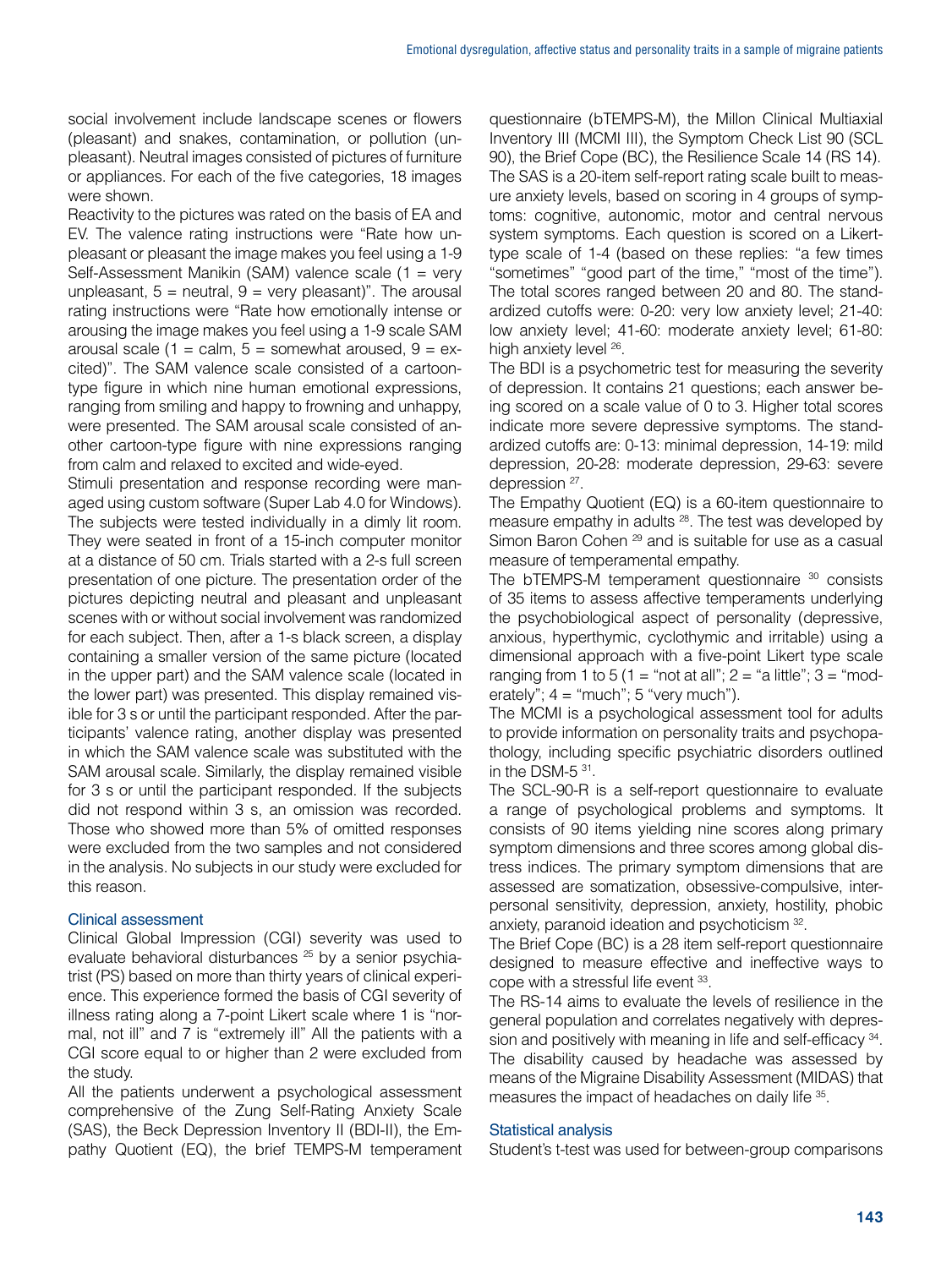of IAPS indexes. Pearson's correlation was also used to evaluate association between IAPS indexes found different in the between group comparisons or with effect size at least medium (Cohen's d > 0.50), psychometric scores and MIDAS evaluation.

# **Results**

No differences on all variable scores, demographic, IAPS and clinical, were observed among M participants with or without aura. The analyses were then conducted to the entire M sample.

The between-group comparison of IAPS scores showed that mean arousal ratings of the clinical group were significantly higher than those of controls for unpleasant and socially unpleasant pictures (Tab. I). Observation of Cohen's d effect size showed a very high value for arousal to socially unpleasant images between group difference (4.31). Arousal to unpleasant and valence to unpleasant and socially unpleasant images were higher than 0.5, representing a 'medium' effect size. On the contrary, the remaining values were small.

Correlations of these IAPS indexes (arousal and valence to unpleasant and socially unpleasant images) with the clinical evaluations were therefore investigated. The arousal scores of socially unpleasant pictures showed numerous significant correlations with psychometric scores. In Table II are reported the significant correlations, being the remaining trivial ( $r < 0.20$ ): higher arousal is associated with higher migraine disability ( $r = 0.52$ ,  $p < 0.25$ ); valence to unpleasant images was similarly related to migraine disability ( $r = 0.051$ ,  $p < 0.025$ ) while arousal inversely related to Brief Cope score ( $r = -0.47$ ,  $p < 0.05$ ).

# **Discussion**

Our results confirm previous observations of ED in patients with M<sup>19</sup>. This study, however, takes one-step forward, adding the observation that arousal in response to unpleasant cues, is the most important issue, especially if social conditions are involved.

As a matter of fact, emotional arousal scores were higher in response to unpleasant and socially unpleasant pictures of IAPS, supporting the hypothesis of an altered cerebral processing of negative stimuli in M patients, according to several data in the literature 36,37. The increased arousal to social negative stimuli may be sustained by the sensitization observed in migraine regarding not only the sensory but the emotional dimension too. This could account for the increased comorbidity with emotional disorders in M patients.

In our sample the ED correlates to some personality traits. Possibly, due to the small sample size, the increased arousal to social unpleasant stimuli moderately correlates with less dependent personality pattern and less inter-individual sensitivity and more with anxiety. These observations can suggest management impairment of social cues. The valence for socially unpleasant stimuli, was found to be reduced, although not significantly, in the M sample, but with a medium effect size. This is related positively with narcissistic, histrionic, thought disorders and negatively with antisocial personality patterns and depressive symptom dimension. Moreover, the inverse relationship with coping strategy score, as evaluated by BC, seems to suggest that this pattern is somewhat advantageous regarding social cues. On the other hand, this pattern is disadvantageous in terms of a trend towards depression, and anxiety, as well as grater severity of the headache disorder measured

|                       | <b>Neutral</b> | <b>Unpleasant</b> | <b>Pleasant</b> | <b>Socially unpleasant</b> | <b>Socially pleasant</b> |
|-----------------------|----------------|-------------------|-----------------|----------------------------|--------------------------|
|                       |                |                   |                 |                            |                          |
| <b>Arousal</b>        |                |                   |                 |                            |                          |
| Migraine sample       | $2.8 \pm 0.2$  | $5.5 \pm 0.4$     | $6.4 \pm 0.5$   | $6.2 \pm 0.4$              | $6.5 \pm 0.4$            |
| Control group         | $2.8 \pm 0.6$  | $4.8 \pm 1.3$     | $6.6 \pm 1.1$   | $3.2 \pm 0.9$              | $6.2 \pm 1.2$            |
| Student's t-test      | 0.30           | 2.13              | 0.83            | 5.67                       | 0.97                     |
| P                     | <b>NS</b>      | < 0.05            | <b>NS</b>       | < 0.0005                   | <b>NS</b>                |
| Cohen's d effect size | 0              | 0.73              | 0.23            | 4.31                       | 0.33                     |
| <b>Valence</b>        |                |                   |                 |                            |                          |
| Migraine group        | $3.5 \pm 0.5$  | $3.9 \pm 0.6$     | $6.5 \pm 0.5$   | $2.7 \pm 0.7$              | $6.2 \pm 1.1$            |
| Control group         | $3.4 \pm 0.8$  | $3.5 \pm 0.9$     | $6.6 \pm 1.1$   | $3.2 \pm 0.9$              | $6.2 \pm 1.1$            |
| Student's t-test      | 0.64           | 1.22              | 0.17            | 1.69                       | 0.00                     |
| P                     | <b>NS</b>      | <b>NS</b>         | <b>NS</b>       | <b>NS</b>                  | <b>NS</b>                |
| Cohen's d effect size | 0.15           | 0.52              | 0.11            | 0.62                       | $\mathbf 0$              |

TABLE I. *Mean (± SD) picture arousal and valence (socially pleasant, pleasant, neutral, unpleasant and socially unpleasant) ratings, as a function of group (20 individuals with migraine vs 15 gender and age matched healthy controls).*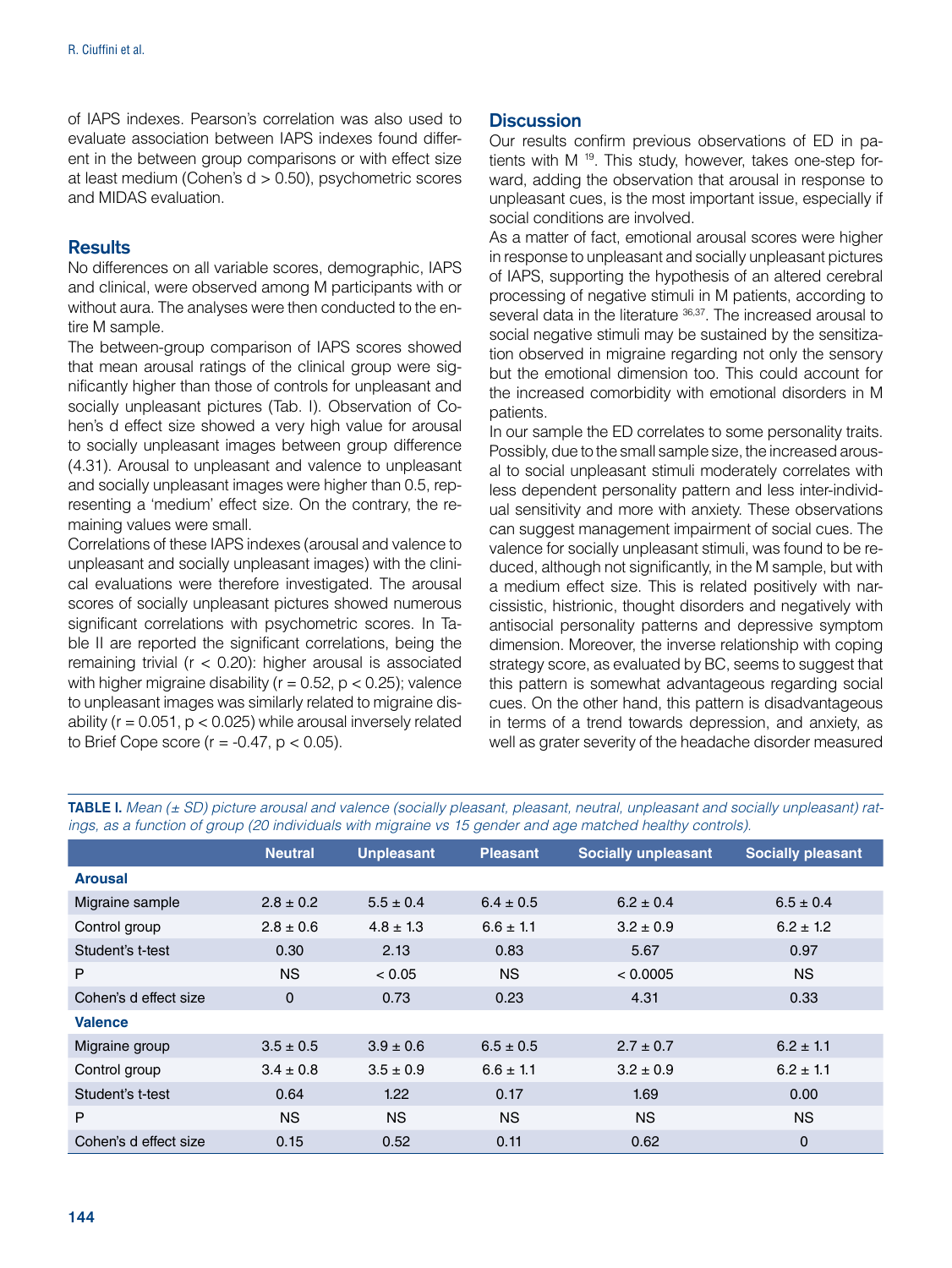TABLE II. *Correlation coefficients (Pearson r) among reaction to IAPS socially unpleasant images, psychometric scores and MIDAS evaluation (n = 20).*

| IAPS socially unpleasant images               |                |                |  |  |
|-----------------------------------------------|----------------|----------------|--|--|
|                                               | <b>Arousal</b> | <b>Valence</b> |  |  |
| <b>MCMI III</b>                               |                |                |  |  |
| Clinical personality patterns                 |                |                |  |  |
| Dependent                                     | $-52**$        |                |  |  |
| <b>Histrionic</b>                             |                | $0.55***$      |  |  |
| Narcissistic                                  |                | $0.54***$      |  |  |
| Antisocial                                    |                | $-0.49*$       |  |  |
| Clinical syndromes                            |                |                |  |  |
| Anxiety                                       | $0.50**$       |                |  |  |
| Thought disorders                             |                | $0.74$ §       |  |  |
| <b>SCL 90 - R symptom dimensions</b>          |                |                |  |  |
| Inter-individual sensitivity                  | $-0.48*$       |                |  |  |
| Depression                                    |                | $-0.69^\circ$  |  |  |
| Anxiety                                       | $0.57***$      |                |  |  |
| <b>Brief Cope</b>                             |                | $-0.46**$      |  |  |
| <b>Migraine disability Assessment (MIDAS)</b> | $0.52**$       |                |  |  |

*\* p < 0.05; \*\* p < 0.025; \*\*\* p < 0.01; ° p < 0.001; § p < 0.0005*

as impact on daily life, and greater headache severity as measured in terms of impact on daily life, being positively related to unpleasant stimuli (non-social and social).

These results do not allow to speculate on the possible subsistence of a cluster of personality traits specific for M or on the role of a cluster of personality traits that could differentiate M patients from controls or subjects suffering from other diseases. Further researches are needed to clarify this issue.

Nevertheless, the personality traits we found to be related to ED are suggestive for the possible link between ED and some account of neuroticism and even psychoticism, independently from the relationship with anxiety, depression, specific affective temperament and empathy patterns.

Although speculatively, our observation of a significant arousal increase in response to socially unpleasant images may be in agreement with recent research data. Fong et al. 38 found that the subjects with M could suffer from a condition of hyperexcitability of the visual cortex. If so, our results could imply moreover that this anomaly would be specifically amplified by social cues.

This study has some limitations. The small sample size is the first one. We aim to have a larger sample size that may improve the statistical power. This limited sample size could have obscured relationships with empathy or resiliency indexes that intuitively could be related to our IAPS results. Secondly, a longitudinal rather than a cross-sectional design can lead to make causal inferences.

Moreover, based on our results, showing only trivial relationship between Emotional Reactivity and psychopathological symptoms, as evaluate by psychiatric rating scales such as SAS and BDI-II, more in-depth investigation of personality traits rather than the search for specific symptomatology may be appropriate.

People with M could more frequently be prone to develop dysfunctional personality patterns, and this association could interfere with the clinical presentation and the course of the headache disorder, as well as affect the prognosis.

The association between personality traits and ED in M patients is worth of attention because it could represent the cause of an increased susceptibility to many negative stimuli, and might also worsen the course of the headache disorder and amplify the vulnerability to psychopathology.

#### Acknowledgement

Thanks to Nicole Tegmeyer (University of L'Aquila) for the language revision of the manuscript.